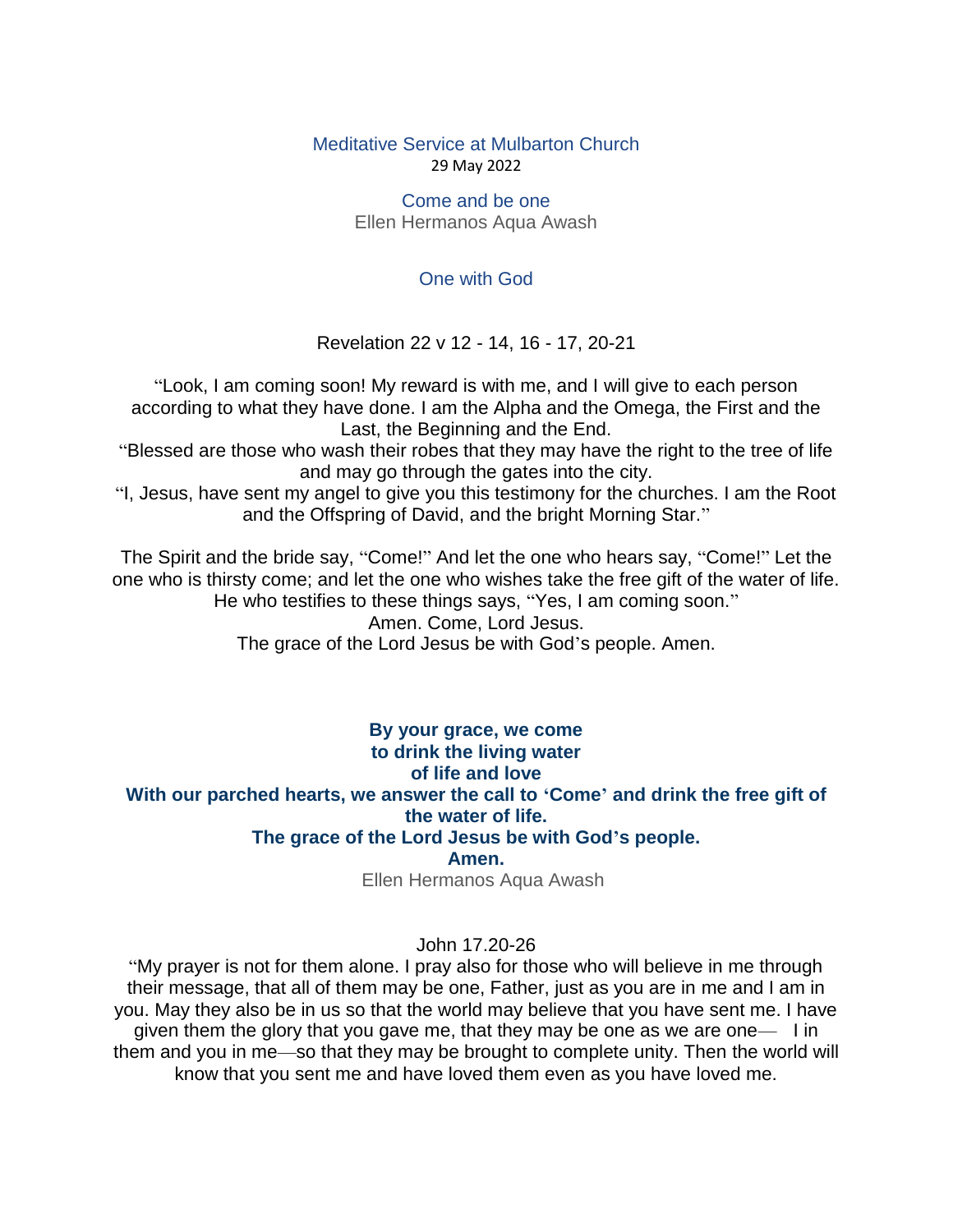"Father, I want those you have given me to be with me where I am, and to see my glory, the glory you have given me because you loved me before the creation of the world. "Righteous Father, though the world does not know you, I know you, and they know that you have sent me. I have made you known to them, and will continue to make you known in order that the love you have for me may be in them and that I myself may be in them."



One with each other Ellen Hermanos Aqua Awash

One with each other Ellen Hermanos Aqua Awash

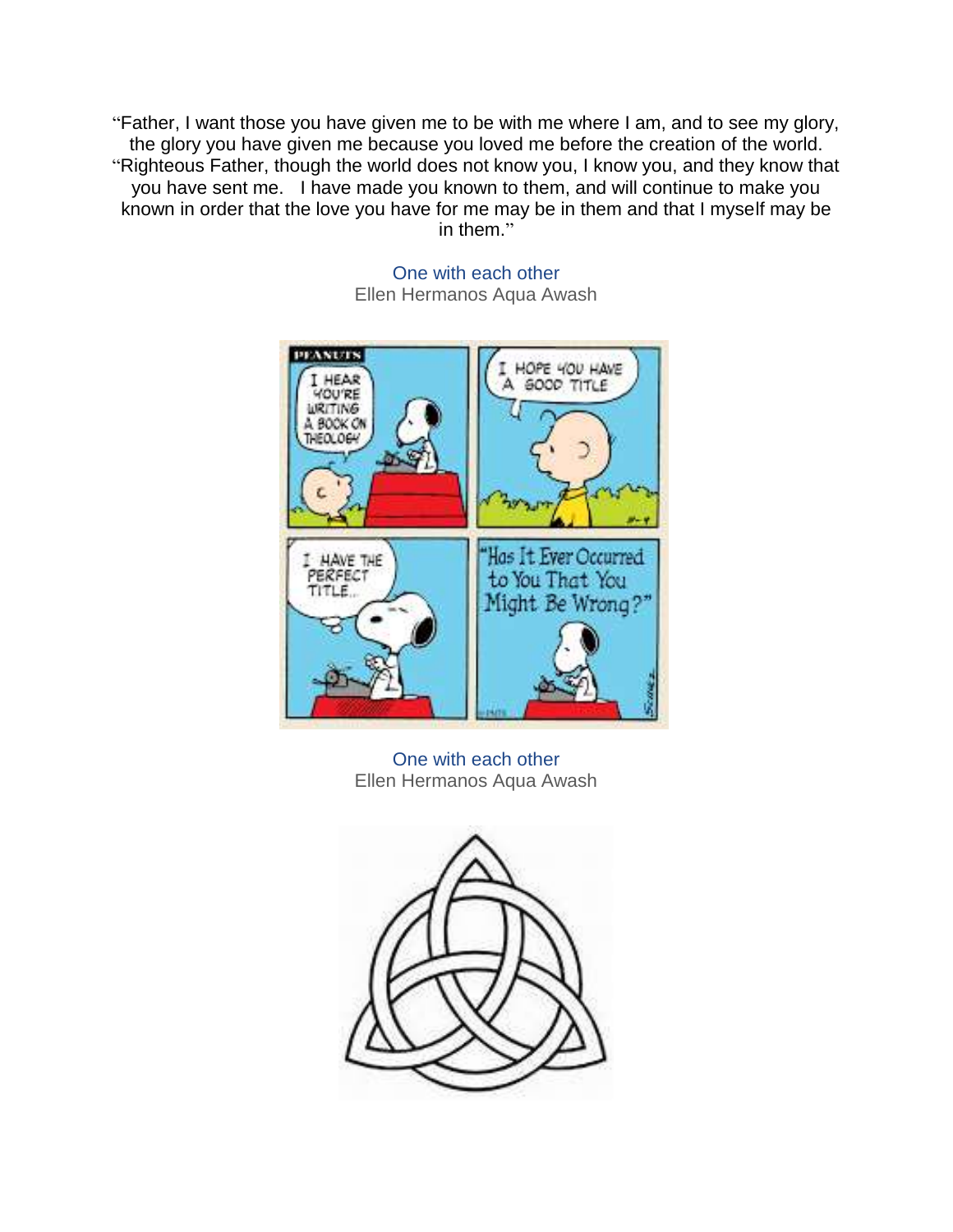## **God who calls, You call us to come; to be one with You and each other. Lead us by Your grace to be open to the transforming of our hearts and minds. For Your glory and Love's victory, Amen.**

**Draw or colour in the trinity knot thinking of a person or situation where you need more of the love of God to help become One in Christ** *And/Or*

**Read the Bible verses and quotations on the sheet. See which you are**  drawn to. Reread, reflect, be open to what the Spirit says through your emotions, your **mind. Is there any action you need to take?**

> **Sisters and brothers with one voice Confirm your calling and rejoice Each is God's child and each God's choice Alleluia alleluia alleluia**

**Strangers no more but cherished friends Live as the body God intends Sharing the love the Spirit sends Alleluia alleluia alleluia**

**Not though by wisdom wealth or skill Nor by ourselves can we fulfil What for the world is God's own will Alleluia alleluia alleluia**

**Christ is the way by Him alone Seeds of the kingdom's life are sown Patterns of heaven and earth are shown Alleluia alleluia alleluia**

**Then follow Him through every day Fear not what crowds or critics say Those on the move stir those who stay Alleluia alleluia alleluia**

**In factory office home or hall Where people struggle strive or stall Seek out and serve the Lord of All Alleluia alleluia alleluia**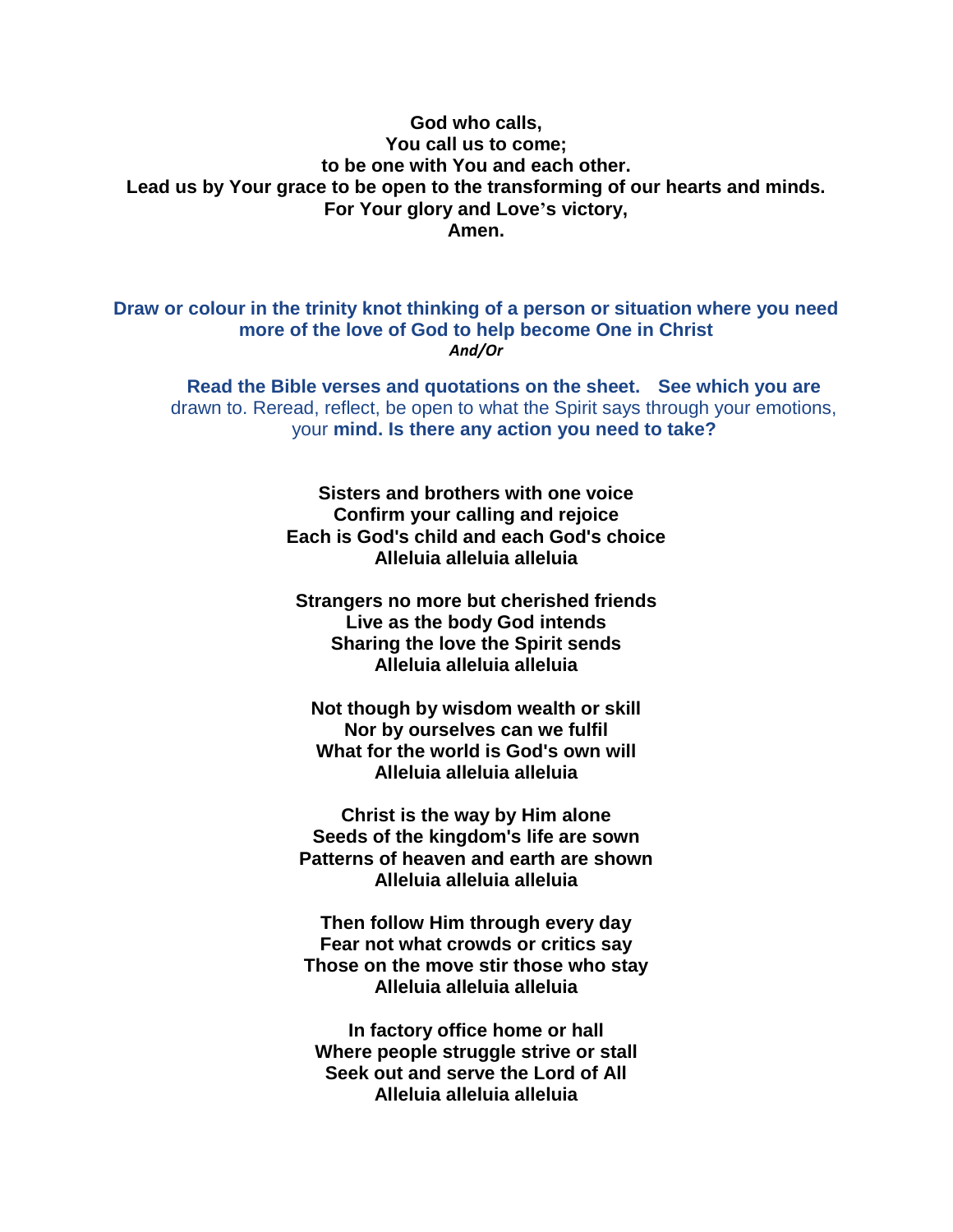**Sisters and brothers with one voice Confirm your calling and rejoice Each is God's child and each God's choice Alleluia alleluia alleluia**

> **We bring our yearnings, Lord Of heart and soul and mind to see the patterns you inspire Restored to humankind.**

**We yearn to see a time When war and conflicts cease, When turmoil fuelled by race and creed Is overcome by peace.**

**We yearn to know a world Where seeds of justice flower, Where burdens made by human greed No longer wield their power.**

**We yearn to find the ground Where none need stand alone, Where all are welcomed, valued, loved And know they've reached their home.**

**We yearn to feel at one With all who call your name To breach the walls that separate And end division's pain.**

**Lord, take and use our lives, We offer them for this - That through our yearning and your power The earth will know heav'n's bliss.**